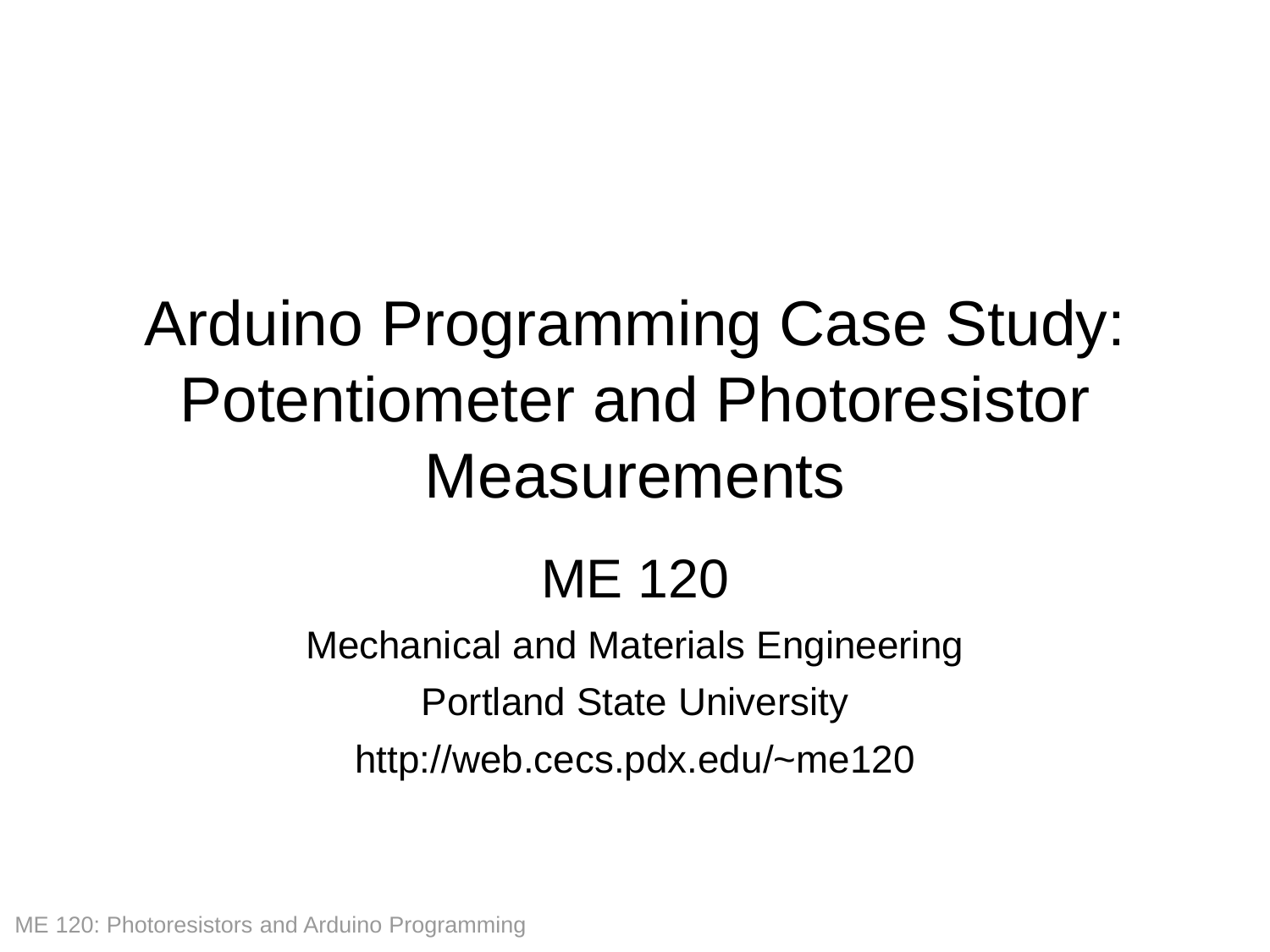### **Overview**

- Experiment with a potentiometer
	- ❖ Measure of the potentiometer's output
	- ❖ Potentiometer values reading and reporting
- Experiment with a photoresistor
	- ❖ What is a photoresistor?
	- ❖ Measure of the photoresistor's output
	- ❖ Photoresistor values reading and reporting
	- ❖ Using "if" statements to respond to analog input readings
- See on-line reference:
	- ❖ <http://arduino.cc/en/Reference/HomePage>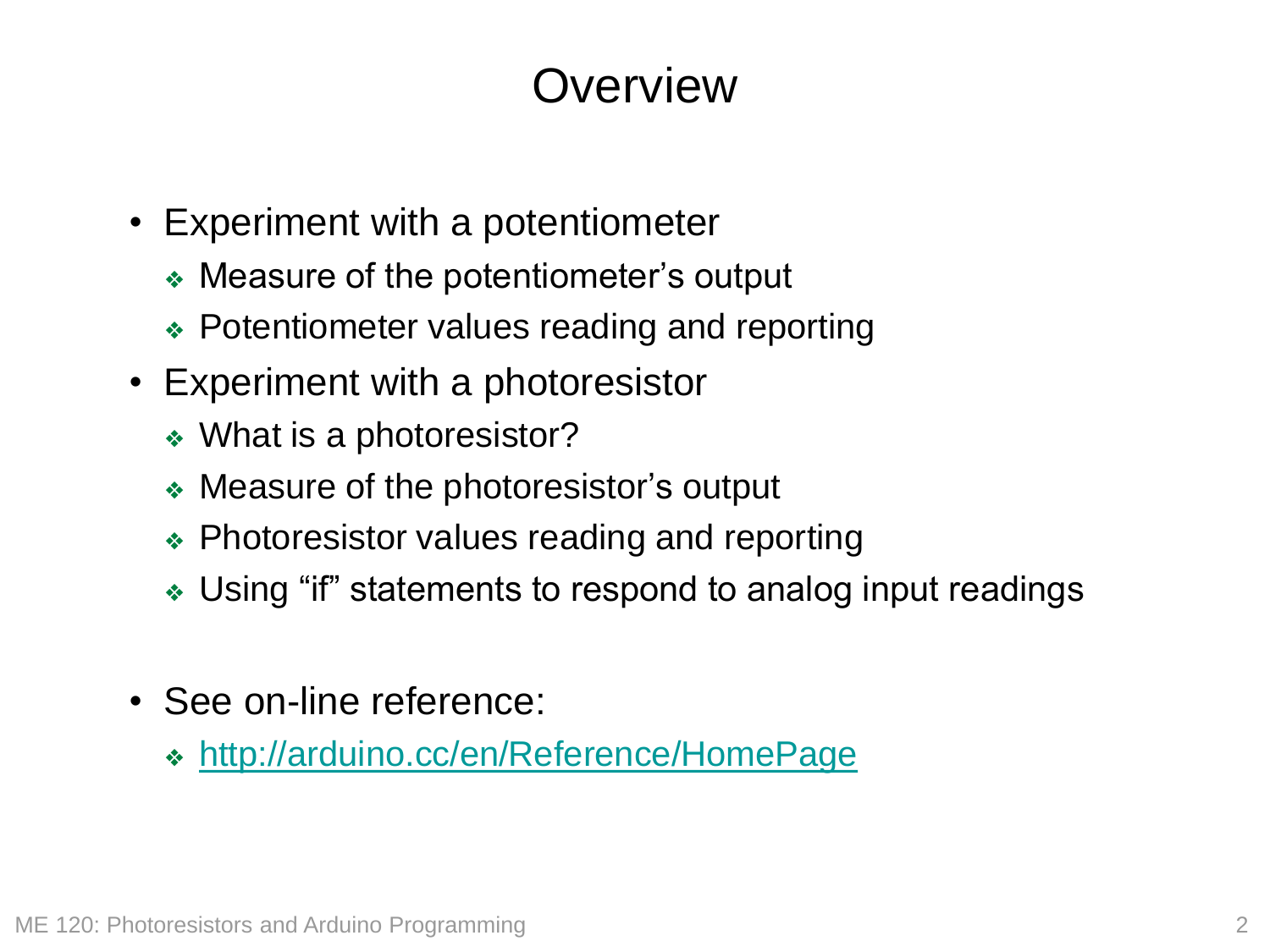## Experiment with a potentiometer

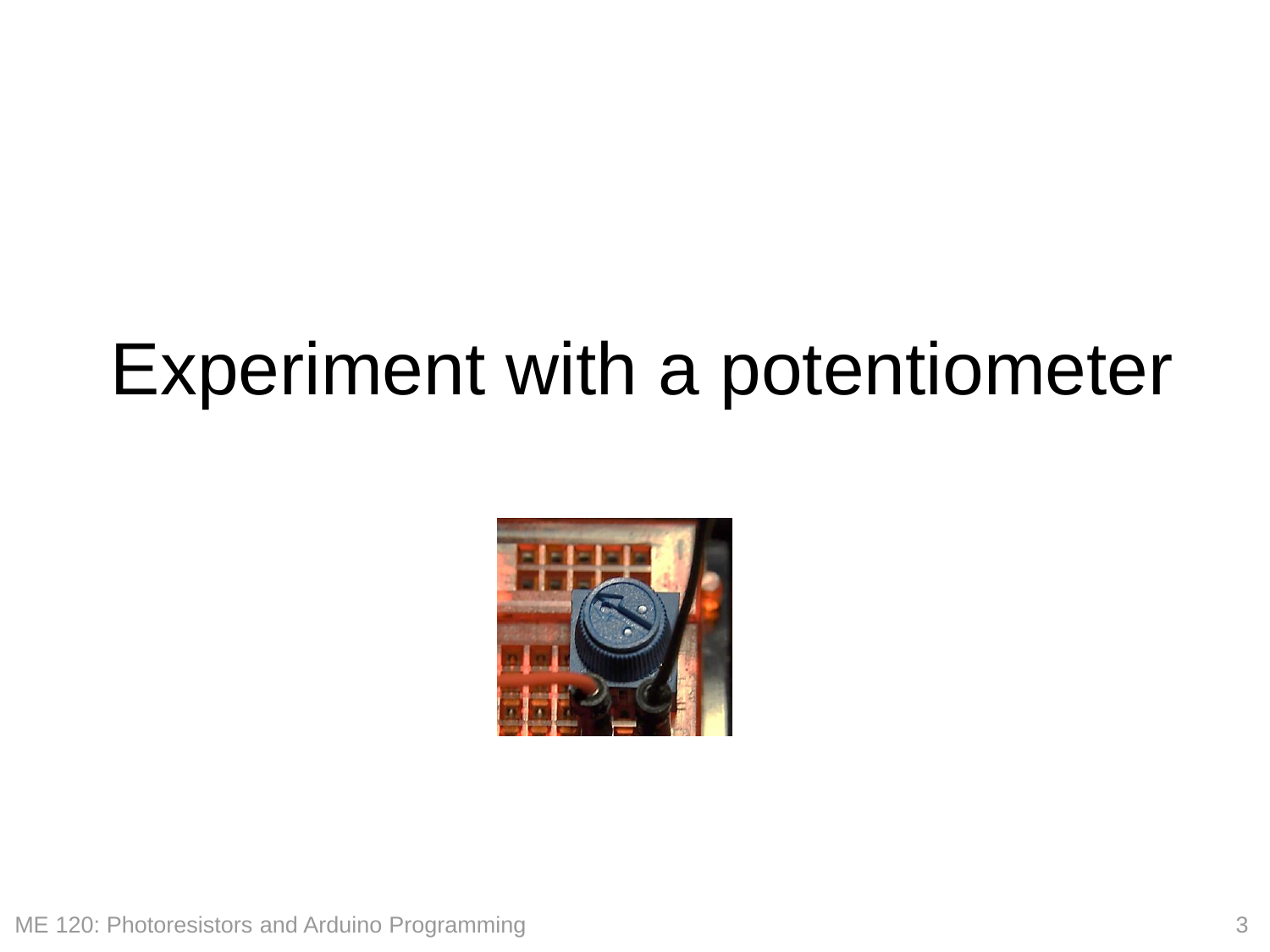### Analog input

#### **analogRead(pin)**

- ❖ Reads the voltage on an analog input pin
- ❖ **pin** an integer that specifies the analog input channel: 0 to 5. **pin** can also be referred to by name as A0, A1, A2, A3, A4 or A5
- ❖ Returns an **int** in the range 0 to 1023 (for an Arduino Uno)

**}**

#### Example: Read a potentiometer



```
void setup() {
  Serial.begin(9600);
}
void loop() {
```


#### **int reading; reading = analogRead(A0); Serial.println(reading);**

#### ME 120: Photoresistors and Arduino Programming

#### See <http://arduino.cc/en/Reference/AnalogRead>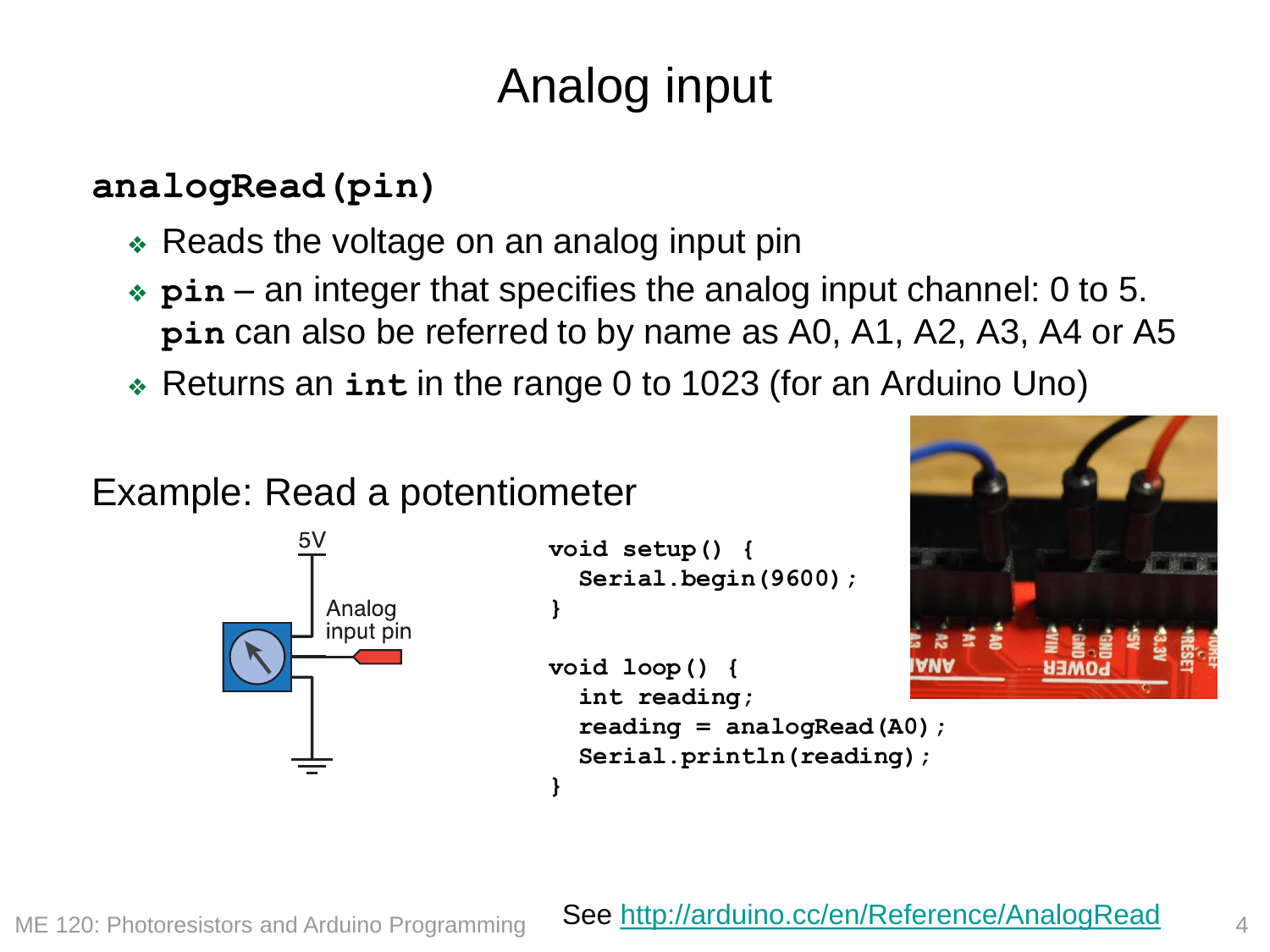## What is a photoresistor?

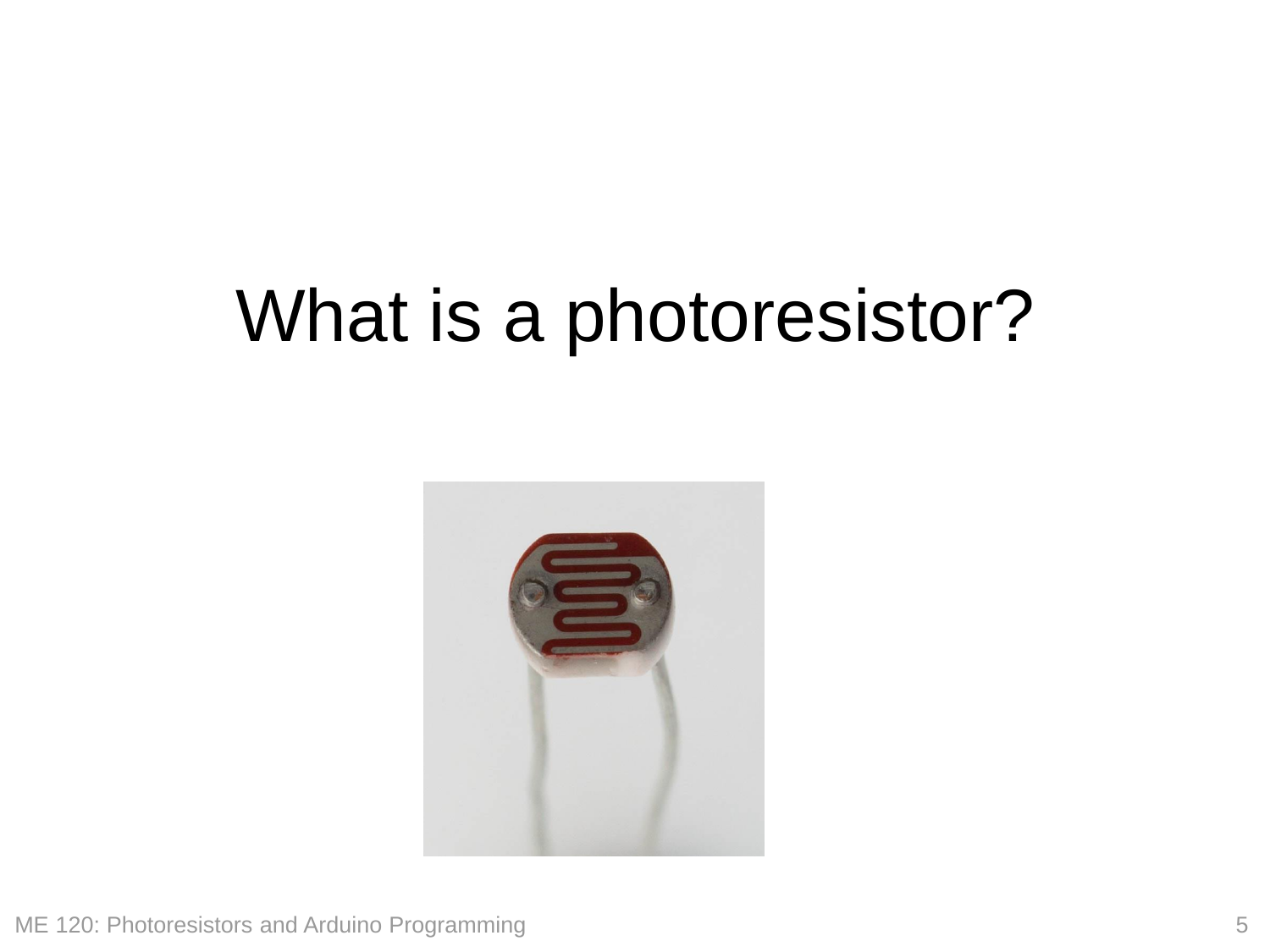### A photoresistor is a semiconductor

A photoresistor is a two-terminal semiconductor device that has an electrical resistance that depends on the light incident on the exposed semiconductor surface. The resistance decreases with increases in incident.

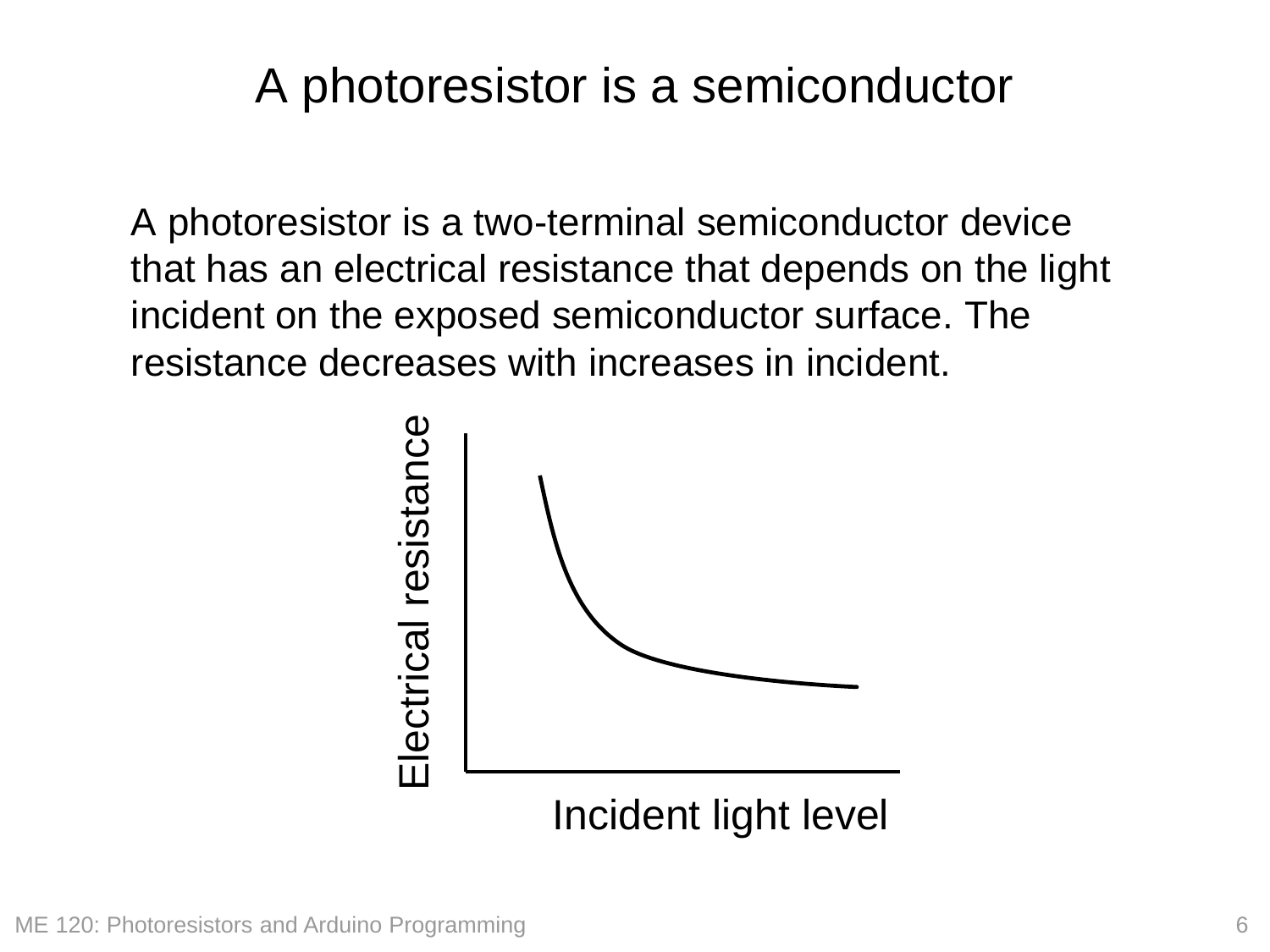### More information is available via the datasheet

5. V<sub>max</sub>

continuously

Max. voltage in darkness that may be applied to the cell

- 1. Visit sparkfun.com
- 2. Enter "photoresistor" in the search box
- 3. Locate product #9088 or its more recent replacement
- 4. Click on the datasheet link
- 5. Note that there are many vendors







ME 120: Photoresistors and Arduino Programming

Wavelength (nm)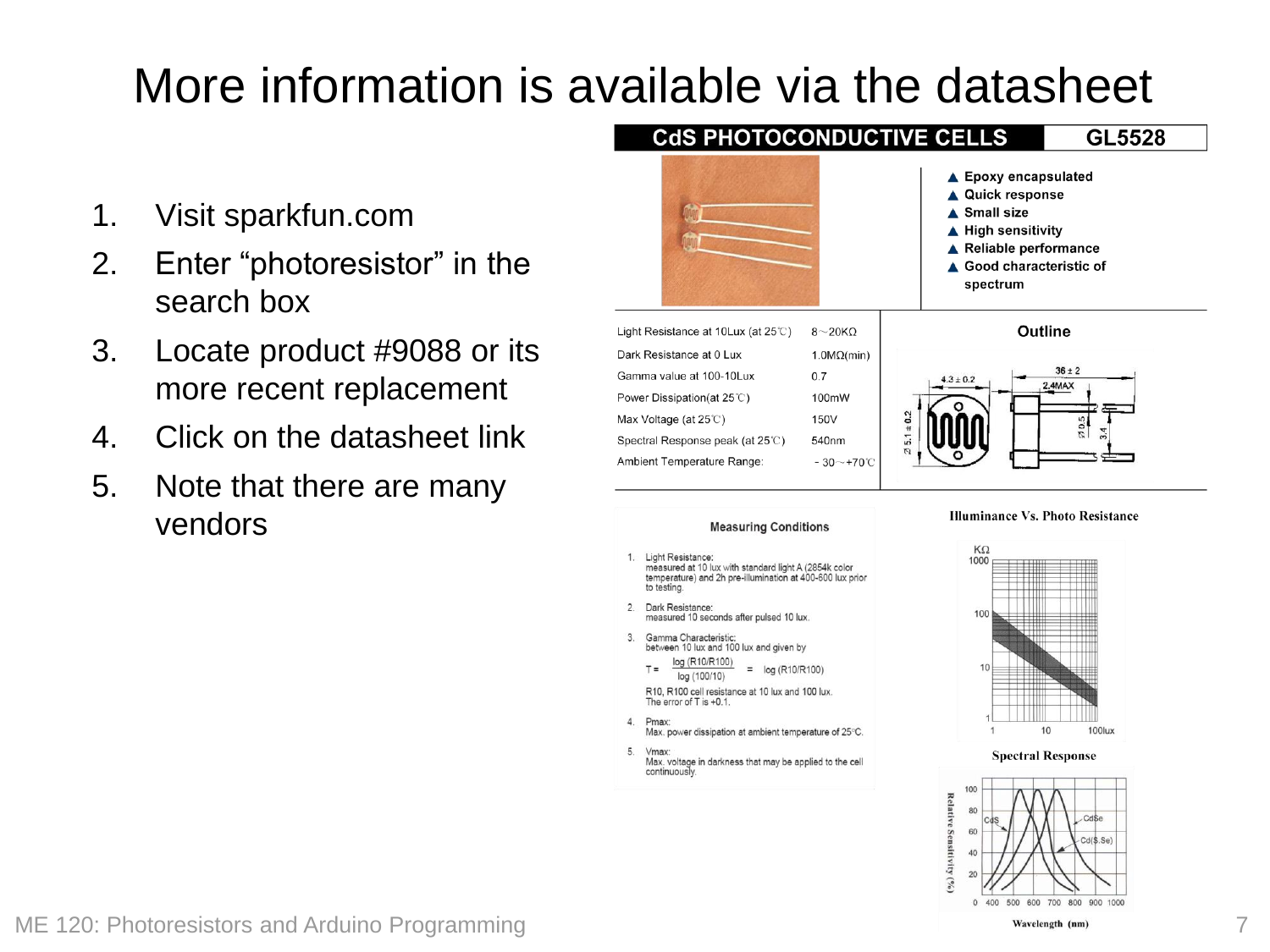### Voltage divider circuit for photoresistor



### Why is the fixed resistor on the bottom of the voltage divider?

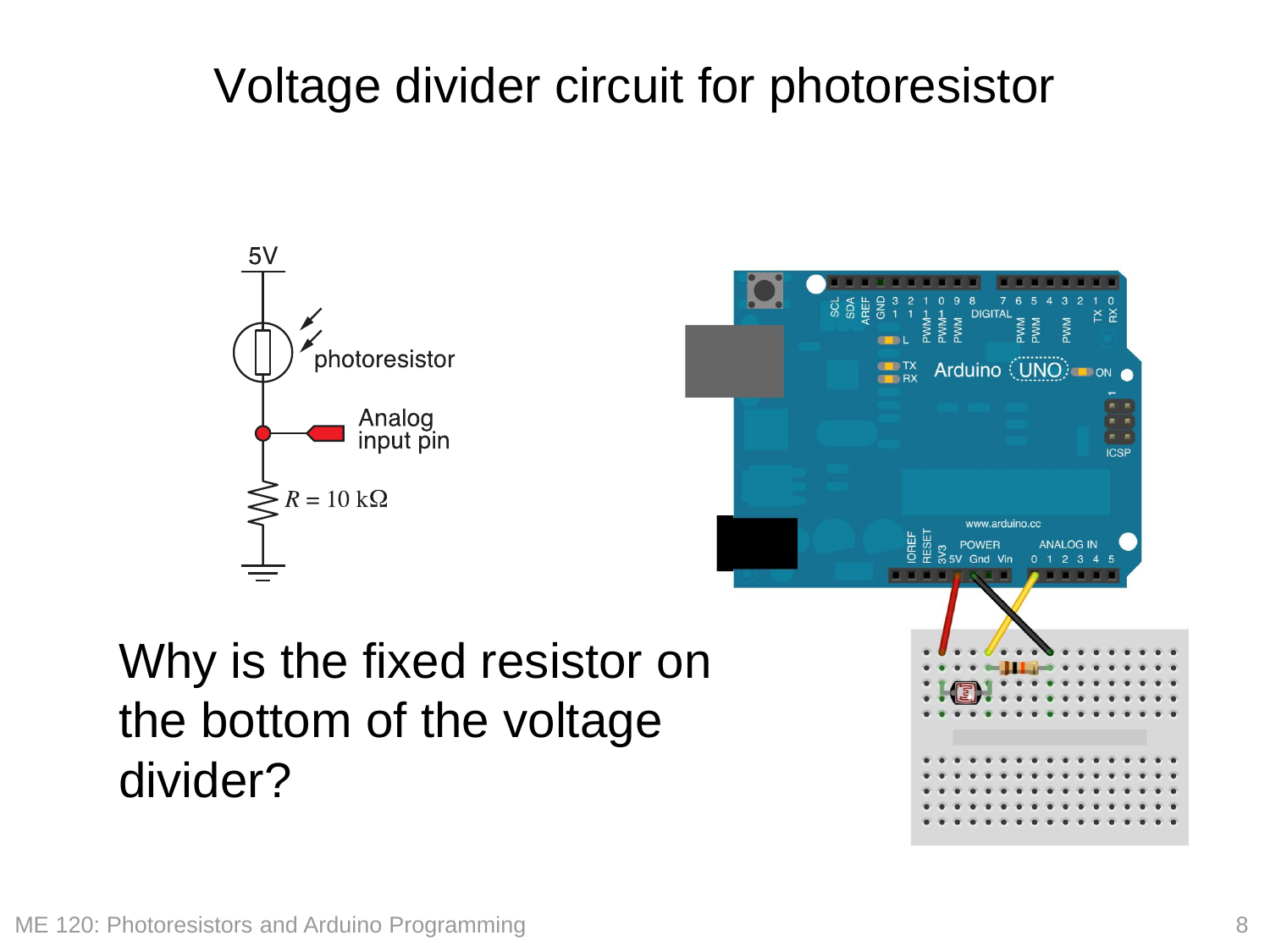# Basic Arduino code to read and report photoresistor output

ME 120: Photoresistors and Arduino Programming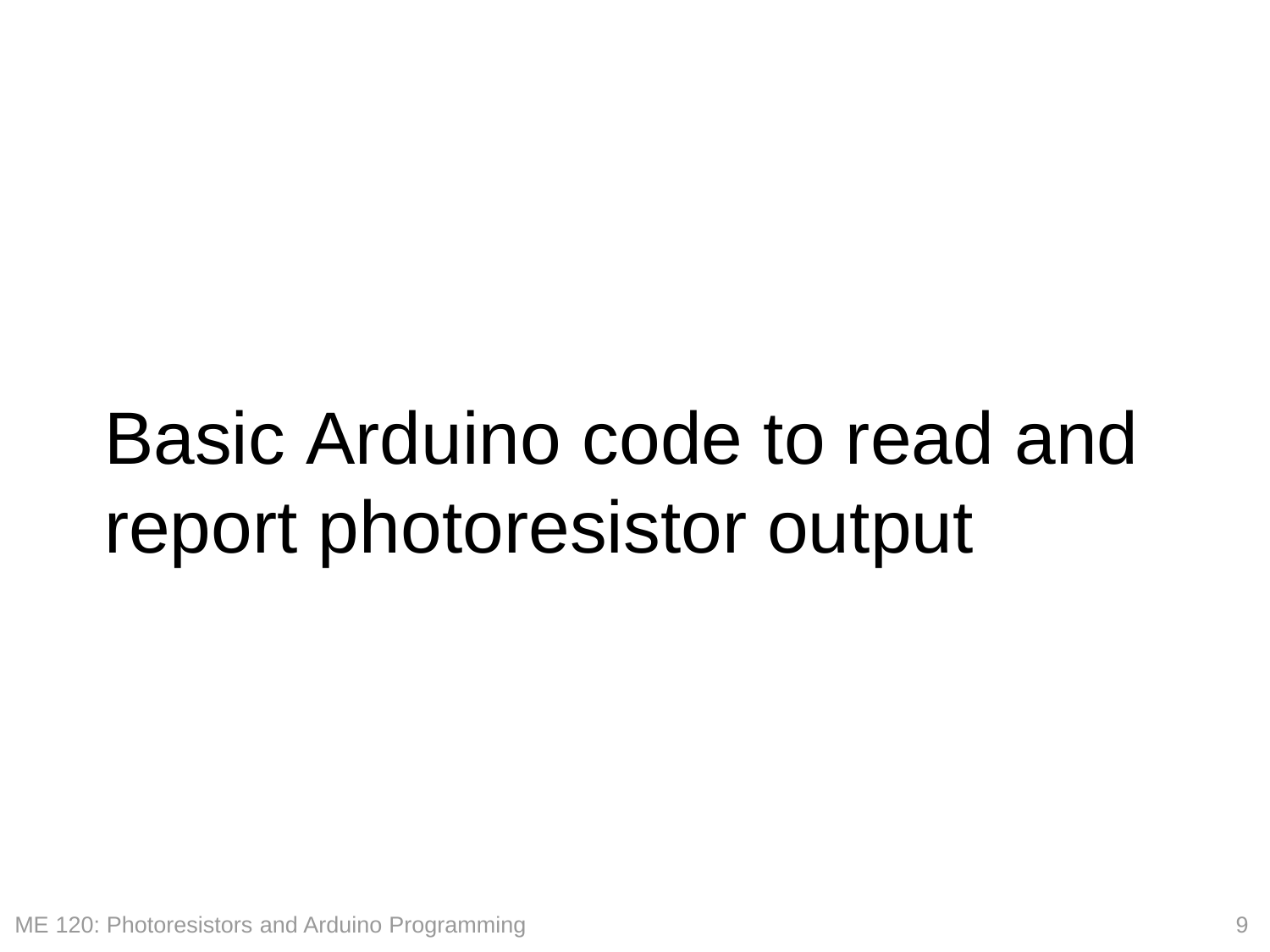Display voltage divider output on the serial monitor

Connect the voltage divider output to analog pin 0

```
void setup() {
 Serial.begin(9600); // Initialize serial port object
}
void loop() {
 int reading;
 float voltage;
 reading = analogRead(A0); // Read analog input channel 0
 voltage = reading*(5.0/1023.0); // and convert to voltage
 Serial.print(reading); // Print the raw reading
 Serial.print(" "); // Make a horizontal space
 Serial.println(voltage); // Print voltage value
}
```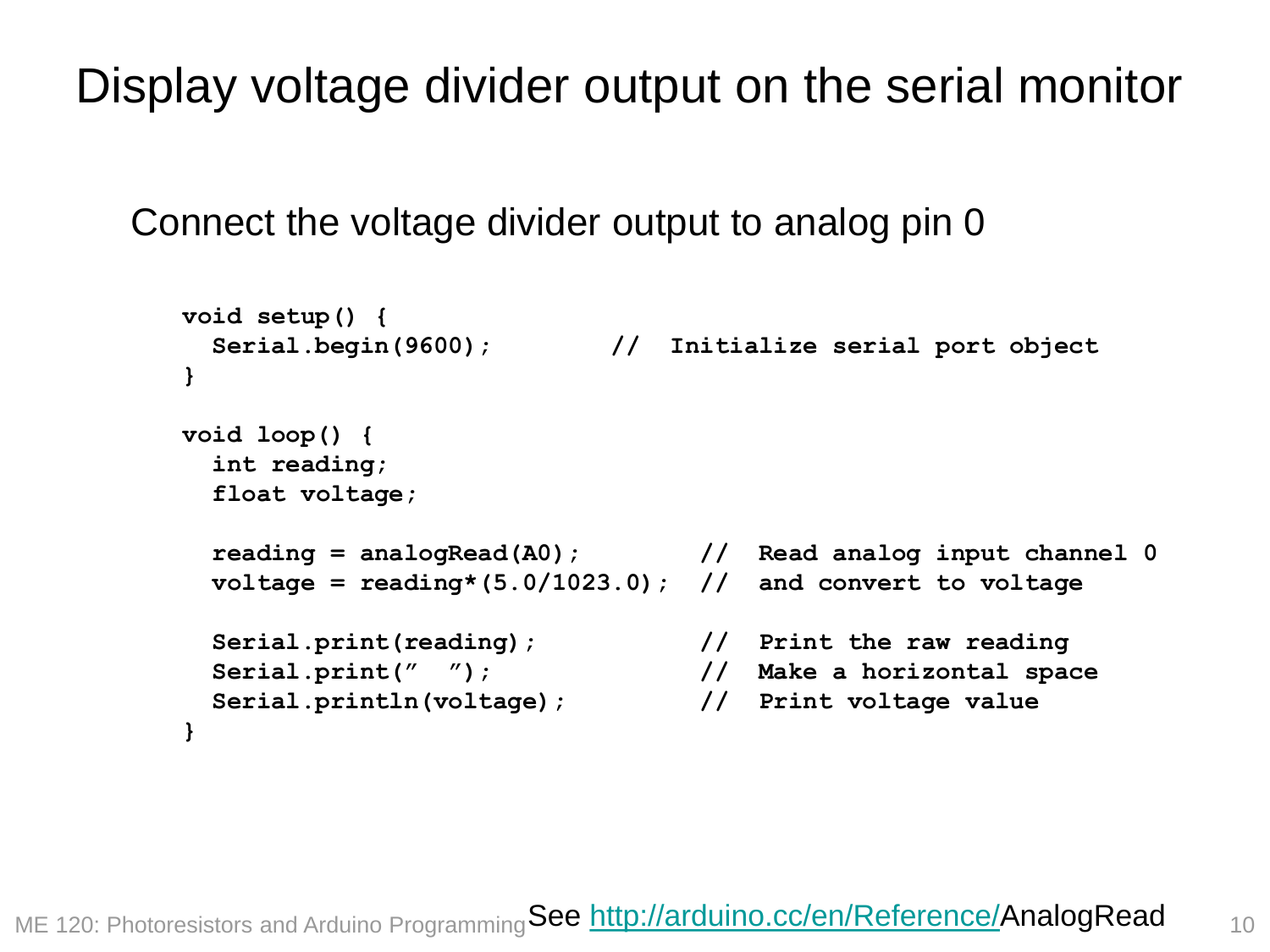# Use an "if" statement to respond to analog input readings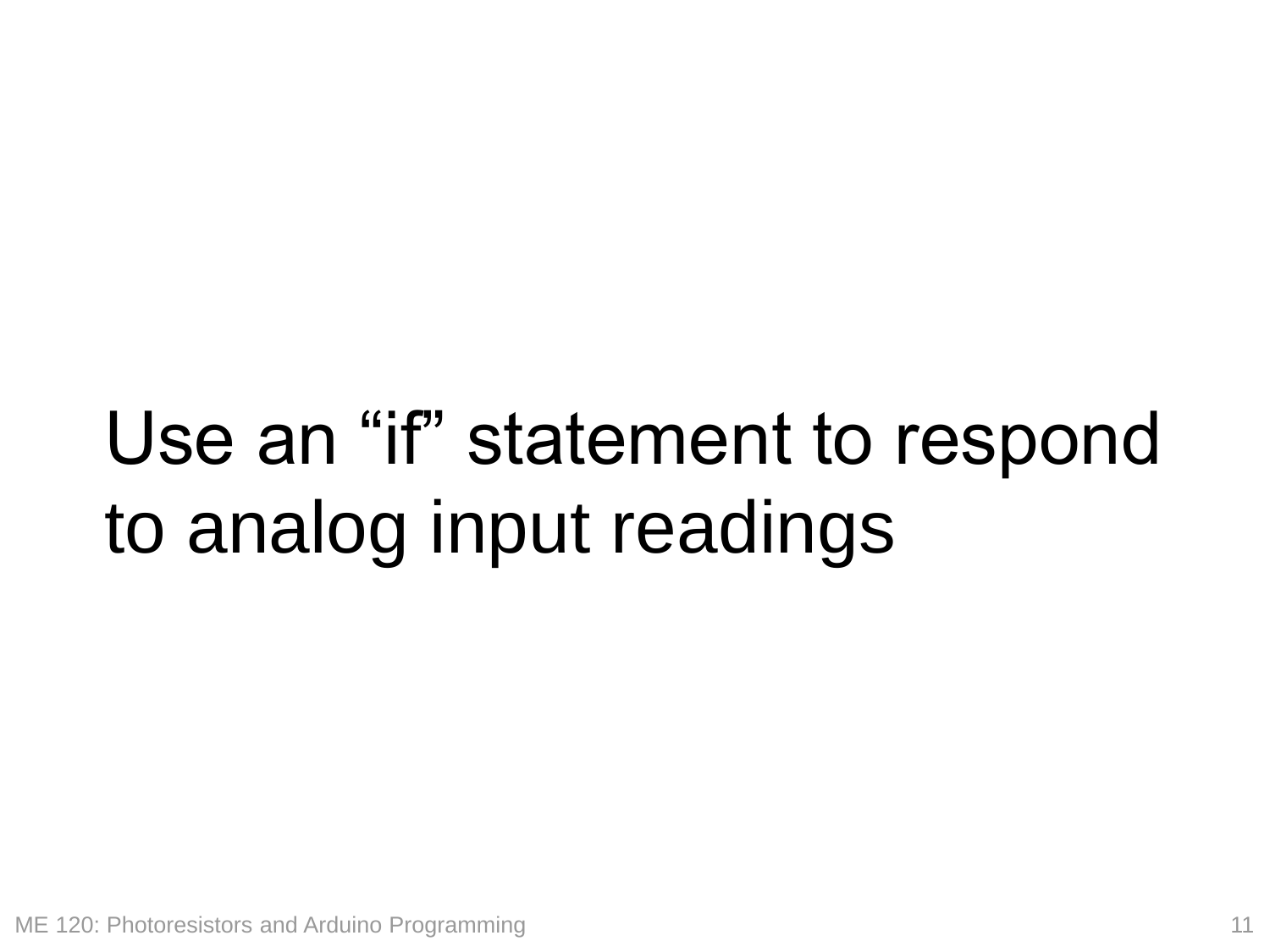### Output dependent on photoresistor reading

```
void setup() {
 Serial.begin(9600); // Initialize serial port object
}
void loop() {
  int reading;
  float voltage;
 reading = analogRead(A0); // Read analog input channel 0
 voltage = reading*(5.0/1023.0); // and convert to voltage
  if ( voltage < 2.5 ) {
   Serial.println("Getting dark"); // Print the raw reading
  }
}
```